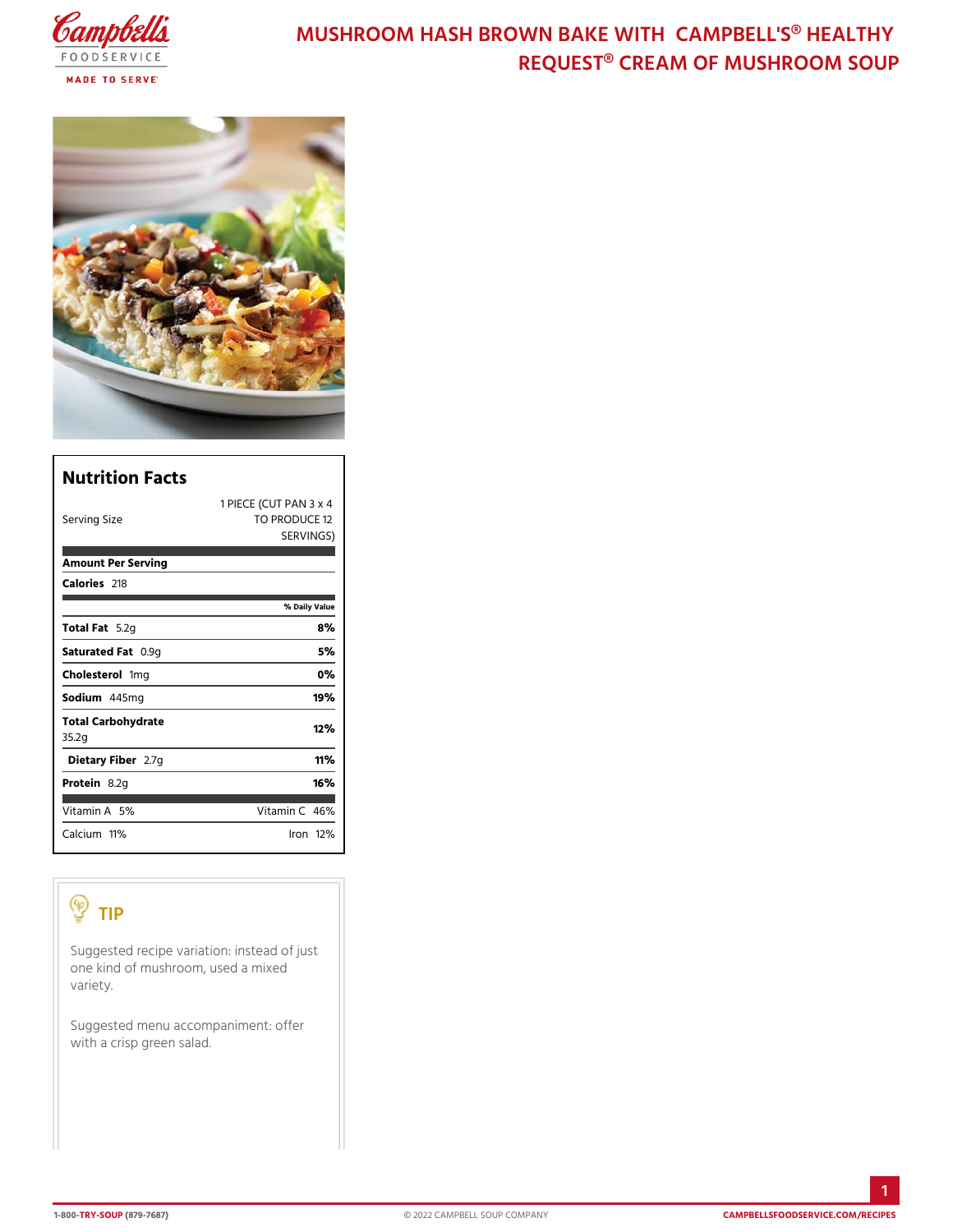### MUSHROOM HASH BROWN BAKE WITH CAM REQUEST® CREAM OF MUSH

Recipe sized for 12 portions w (1) half-sized pan. Recipe  $\left| \text{size} \right|$ portions will make one  $(1)$  tull



### Serving & Size 1 PIECE (CUT PAN 3 X 4 12 SERVINGS)

Crispy potato topped with a med  $p$ eppers and onions, and flavore Campbell s® Healthy Request ® Mushroom Soup. Perfect for a brunch!

| <b>INGREDIENTS</b>                                                                                      | WEIGH MEASU      |            |
|---------------------------------------------------------------------------------------------------------|------------------|------------|
| vegetable oil                                                                                           |                  | $1/4$ cups |
| Vidalia onion, chopped                                                                                  | 20 oz. 3 1/2cups |            |
| assorted bell peppers (green, red, y2eClloozv.), & h&o /p4pceupols                                      |                  |            |
| garlic, peeled, minced                                                                                  |                  | 2 tbsp.    |
| mushrooms, chopped                                                                                      | 2 lb. 13 cups    |            |
| Campbells <sup>®</sup> Healthy Request <sup>®</sup><br>Condensed Cream of Mushrid000moz. 2 cans<br>Soup |                  |            |
| low fat (1%) milk                                                                                       |                  | 1 cups     |
| cholesterol-free egg substitute, froz1e7nozt.haw @d cups                                                |                  |            |
| hash brown potatoes, shredded, thaw6edb. 12 1/2 ups                                                     |                  |            |
| vegetable cooking spray                                                                                 |                  |            |